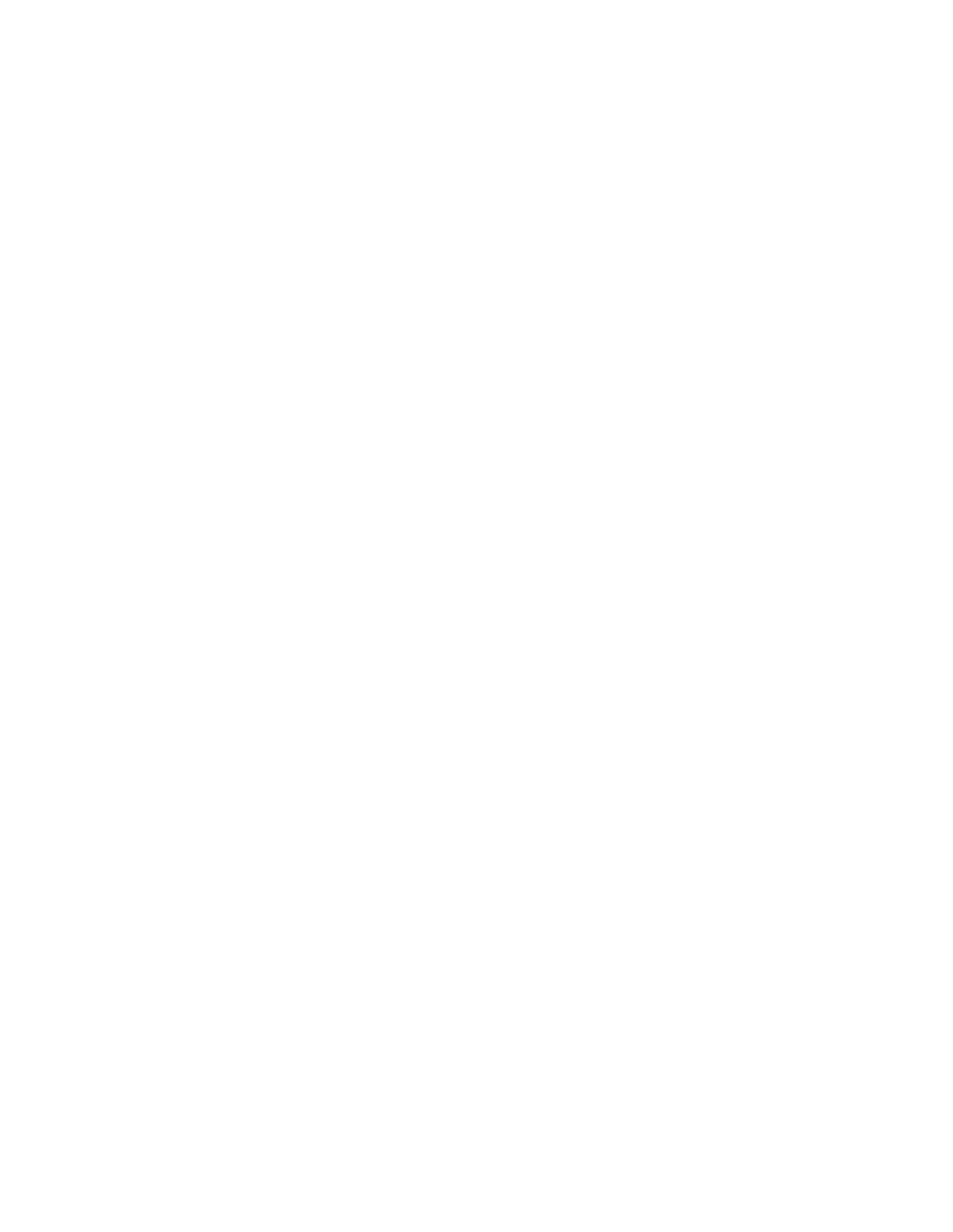*Presider* It is truly right always and everywhere to praise you, Lord God our Father, Giver of light.

> For you made man and woman and all things in a world of glory, and taught us to live together in love forever. And though we turned from your light and made war on one another, wasting the gifts of your creation, until we could find no way out of the darkness, but began to die, and all things cried to you for release — even then you did not destroy or forsake us.

You called Abraham and Sarah on a journey of promise, and brought Israel out of captivity; you made Moses your friend, and taught him to grow in the truth. And in due time the new star of glory appeared, scattering the shadows of death and leading us on the road to peace.

Our eyes at first were dim: we could not make him out. We wondered as he taught us the way of your kingdom; we fled in fear when he died for us, showing the fullness of love. But you raised him again, and in his new dawn the truth shone plainly for all to see. Now we have cast down our fears; we have turned our faces full to the light. And running together from all parts of the earth, we join in love once more, to follow his example and share his glorious life in the breaking of bread.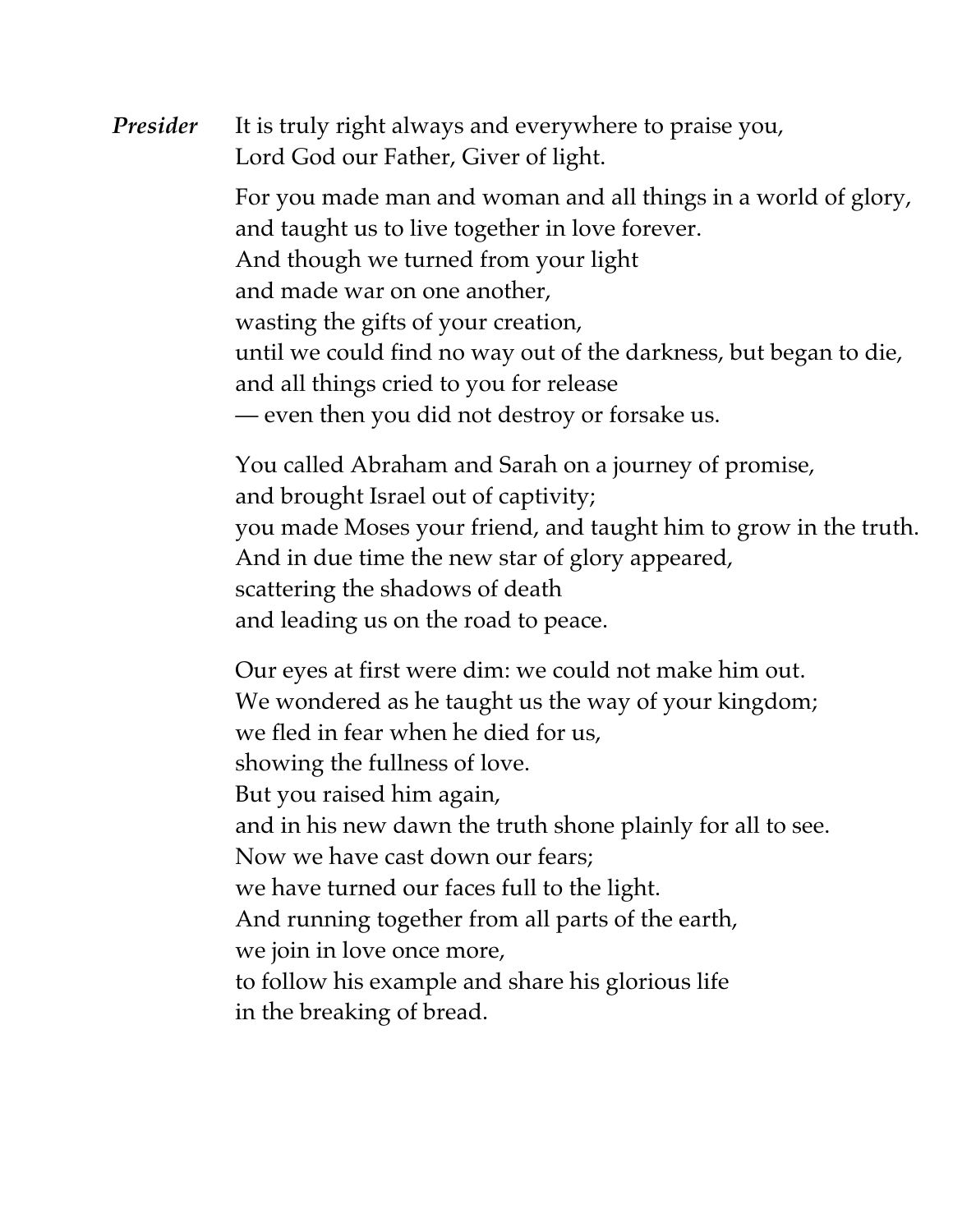For on the night he was handed over to suffering and death, our Lord Jesus Christ took bread; and when he had given to thanks to you, he broke it and gave it to his disciples and said—

"Take, eat: This is my body, which is given for you. Do this in remembrance of me."

After supper he took the cup of wine; and when he had given thanks, he gave it to them and said—

"Drink of this, all of you: This is my blood of the new covenant, which is shed for you and for many for the forgiveness of sins. Whenever you drink it, do this for the remembrance of me."

Therefore, Father, of all the things that are yours we offer you these, which are yours especially. We offer them gladly, as he told us, giving thanks for his death and resurrection. And moving ever more toward the daylight, where we can see Christ is all in all, we praise you and we bless you.

*People We praise you, we bless you, we give thanks to you, and we pray to you, Lord our God.*

*Presider* Now send us your Holy Spirit, to show that this bread and cup are the life-giving body and blood of your Son, and reveal your image in us, transforming our life to be like his.